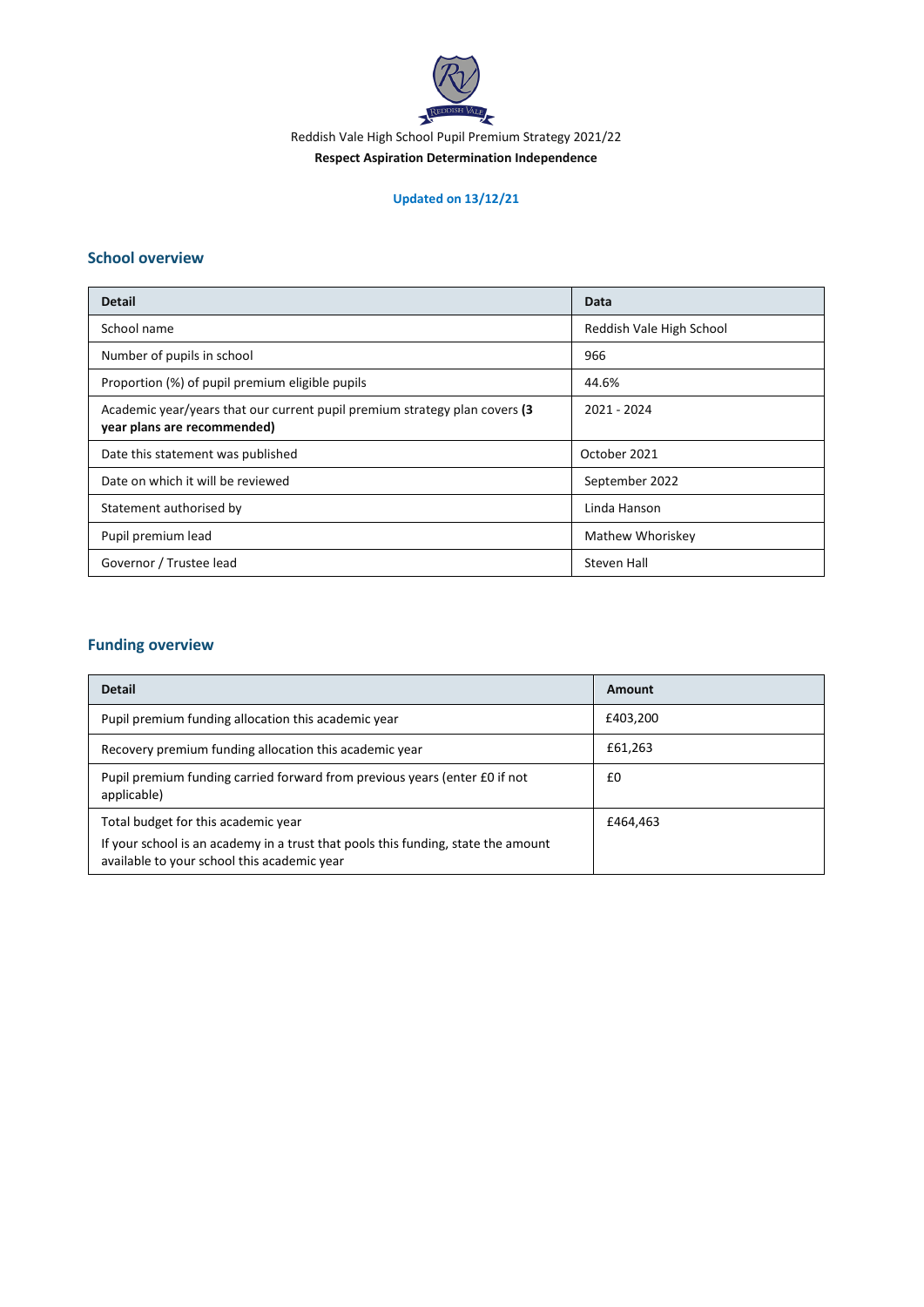## **Part A: Pupil premium strategy plan**

#### **Statement of intent**

Our school vision is to **"positively change lives**, through **personal growth** and **academic excellence. This is** underpinned by our core values of **respect, aspiration, determination and independence**.

As an inclusive academy, our intention is to provide an aspirational learning environment with outstanding teaching and learning. We aim to ensure that every child progresses socially and academically and is not left behind because of disadvantage. We strive to ensure high expectations raise lifelong aspirations and focus on removing barriers to learning and achieving excellence.

Our Pupil Premium Plan addresses the main challenges our students face and through; the highest standards of teaching; rigorous assessment and tracking; detailed planning; targeted support and intervention; provides all students with access to the best opportunities for a well-rounded education with academic success.

#### **Our objectives for the Year 2021/24 are:**

- 1. To raise achievement for all pupils, ensuring there is a curriculum that engages, supports and inspires all learners, and that there is high quality of teaching that challenges, supports and inspires.
- 2. Raising whole school attendance and reducing persistent absence for all pupils, particularly those from a disadvantaged background.
- 3. To ensure that the school's climate for learning reflects the school values as a result of a consistent approach to behaviour management and a culture of high expectations.

#### **Challenges**

This details the key challenges to achievement that we have identified among our disadvantaged pupils.

| <b>Challenge</b><br>number | Detail of challenge                                                                                                                                                                                               |
|----------------------------|-------------------------------------------------------------------------------------------------------------------------------------------------------------------------------------------------------------------|
|                            | The Attainment gap has widened in all year groups due to COVID-19. Levels of attendance,<br>reading, self-regulation, independent working and wellbeing have reduced, particularly for<br>disadvantaged learners. |
| $\mathcal{P}$              | To improve the attendance of all pupils and particularly those that are disadvantaged. Poor<br>attendance is a challenge to pupils' progress, attainment and opportunities.                                       |
| 3                          | Meeting the needs of pupils with a high degree of multi-exceptionality; disadvantaged<br>plus<br>safeguarding concerns, SEND, social challenges.                                                                  |
| 4                          | Students' emotional health and wellbeing – the impact of Covid has meant that students lack<br>confidence, have increased anxiety levels and this impacts on their progress at school.                            |
| 5                          | Engagement and Aspirations: PP students historically have lower engagement in extra-<br>curricular activities, Cultural Capital and trips than their NPP peers.                                                   |
| 6                          | Low levels of Literacy and Numeracy on entry, preventing full access to the curriculum.                                                                                                                           |
| 7                          | The need for consistently aspirational teaching and learning in all subjects and an assessment<br>process that is robust enough to explicitly identify key cohorts and learning gaps.                             |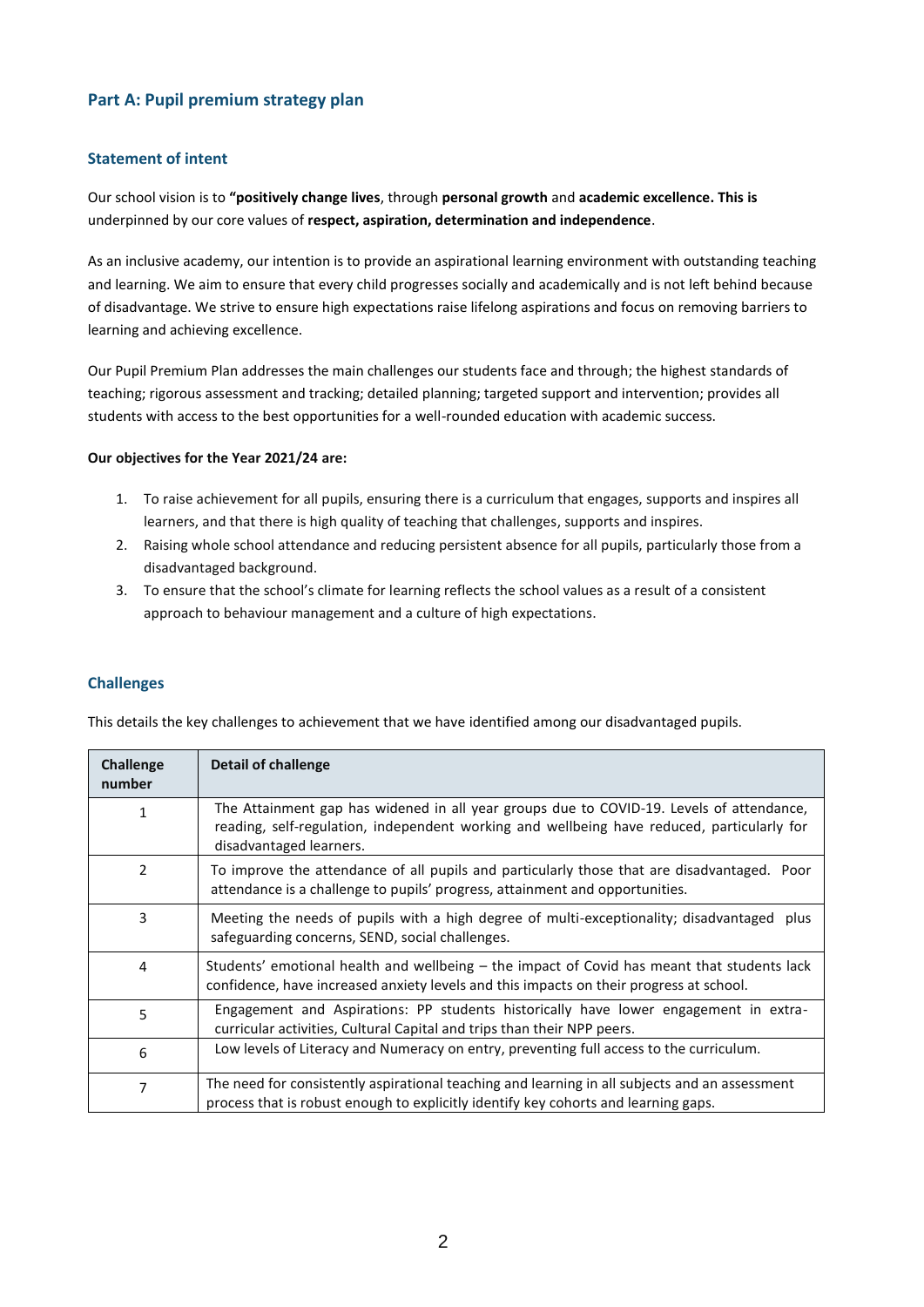## **Intended outcomes**

This explains the outcomes we are aiming for **by the end of our current strategy plan**, and how we will measure whether they have been achieved.

| <b>Intended outcome</b>                                                                                                                                                                                       | <b>Success criteria</b>                                                                                                                                                                                                                                              |
|---------------------------------------------------------------------------------------------------------------------------------------------------------------------------------------------------------------|----------------------------------------------------------------------------------------------------------------------------------------------------------------------------------------------------------------------------------------------------------------------|
| To raise standards for all pupils, ensuring there is a<br>curriculum that engages, supports and inspires all<br>learners, and that there is high quality of teaching that<br>challenges supports and inspires | Increased P8/A8 for all pupils, particularly PP<br>$\bullet$<br>pupils<br>Increased 4/5/7+ for all pupils, particularly PP<br>$\bullet$<br>pupils<br>Learning walks /deep dives indicate that teaching<br>$\bullet$<br>and learning is consistently of high quality. |
| Raising whole school attendance and reduced persistent<br>absentee figures for all pupils, particularly those from a<br>disadvantaged background.                                                             | Increased attendance for all pupils<br>$\bullet$<br>Reduced PA figures for all pupils<br>$\bullet$<br>Increase in successful interventions for pupils<br>$\bullet$<br>with attendance issues.                                                                        |
| To ensure that the school's climate for learning reflects<br>the school values as a result of a consistent approach<br>to behaviour management and a culture of high<br>expectations and standards            | Decreased Suspensions for all pupils<br>$\bullet$<br>Reduced PEX figures for all<br>$\bullet$<br>Increase in successful interventions for pupils<br>$\bullet$<br>with behavioural concerns                                                                           |
| Improved assessment practices lead to the sharper<br>identification of students requiring intervention.                                                                                                       | Increase in successful interventions for pupils<br>$\bullet$<br>with progress concerns                                                                                                                                                                               |
| Pupils with social, emotional and mental health needs<br>receive effective and sustained support                                                                                                              | Reduction in lost learning time out of lessons<br>$\bullet$                                                                                                                                                                                                          |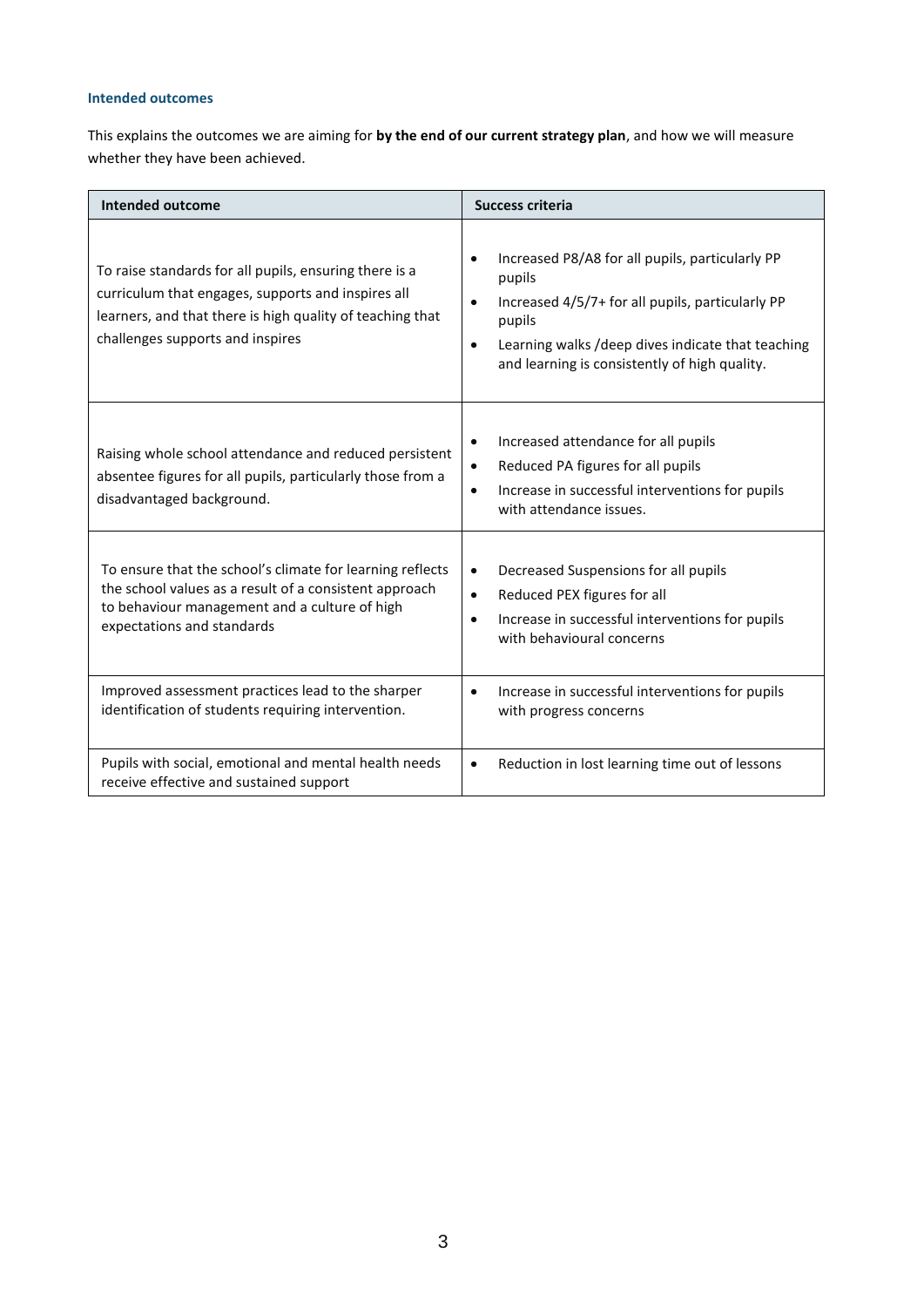## **Whole school teaching and learning and quality of education**

This details how we intend to spend our pupil premium (and recovery premium funding) **this academic year** to address the challenges listed above.

**Teaching** (for example, CPD, recruitment and retention)

Budgeted cost: £ *[insert amount] £403,200*

| <b>Activity</b>                                                                                                                                                                                                           | <b>Evidence that supports this</b><br>approach                                                                                          | Challenge<br>number(s)<br>addressed |
|---------------------------------------------------------------------------------------------------------------------------------------------------------------------------------------------------------------------------|-----------------------------------------------------------------------------------------------------------------------------------------|-------------------------------------|
| <b>Quality First Teaching</b>                                                                                                                                                                                             |                                                                                                                                         | 1, 3, 4, 5, 7                       |
| Curriculum                                                                                                                                                                                                                |                                                                                                                                         |                                     |
| A whole school curriculum which enables<br>$\bullet$<br>students to fully realise their potential and be<br>happy well-rounded members of society.                                                                        | <b>Metacognition and Self-Regulation</b><br><b>EEF Toolkit +7 Months</b>                                                                |                                     |
| A curriculum designed to have breadth, depth,<br>$\bullet$<br>rigour, progression, enjoyment, fellowship,<br>relevance and spirituality.                                                                                  | <b>Reading Comprehension</b><br><b>EEF Toolkit +6 Months</b>                                                                            |                                     |
| A whole school curriculum under-pinned by<br>$\bullet$<br>consistent language and strategies for<br>developing literacy, increased vocabulary and<br>metacognition                                                        | <b>Priority Marking and Feedback</b><br><b>EEF Toolkit +6 Months</b>                                                                    |                                     |
| Monitoring<br>Regular learning Walks (TLAC) for all pupils<br>(particularly PP that are underachieving)<br><b>Focus on Questioning</b><br>$\circ$<br><b>Focus on Priority Marking</b><br>$\circ$<br><b>Deep Dives</b>     | Questioning<br>Rosenshine's Principles in Action<br>Ambition Institute, Key research<br><b>Findings on Questioning</b>                  |                                     |
| <b>Focus on Questioning</b><br>$\circ$<br><b>Focus on Priority Marking</b><br>$\circ$<br><b>Quality First Teaching</b><br>$\circ$                                                                                         |                                                                                                                                         |                                     |
| <b>Reporting</b><br>Mosspam to be monitored to ensure that<br>regular LWs, coupled with Deep Dives lead to a<br>focus for all pupils on questioning, challenge<br>and progress.<br>Feeds into half termly PP report       |                                                                                                                                         |                                     |
| <b>Marking and Feedback</b>                                                                                                                                                                                               |                                                                                                                                         | 1, 3, 4, 5, 7                       |
| Disadvantaged students prioritised for verbal<br>feed-back in lesson.<br>Disadvantaged students' books to be marked<br>first. Class teachers to ensure that:<br>Feedback is clear and specific Priority marking<br>by all | <b>Metacognition and Self-Regulation</b><br><b>EEF Toolkit +7 Months</b><br><b>Marking and Feedback</b><br><b>EEF Toolkit +6 Months</b> |                                     |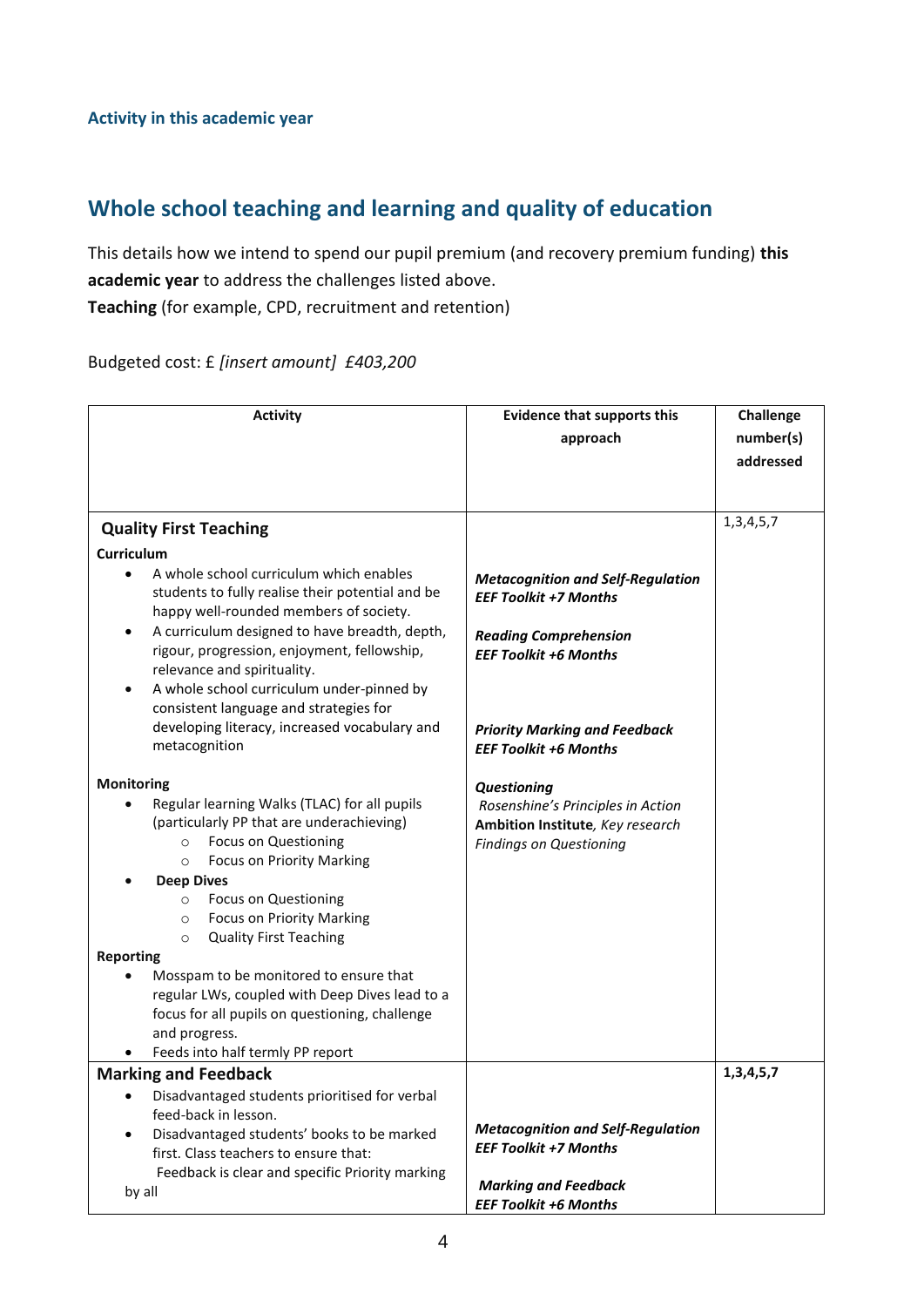| $\bullet$<br><b>Reporting</b>          | CPD in the marking and feedback with a focus<br>awarding detailed feedback with assessment<br>words to improve progress.<br>CPD carried out using Rosenshine's Principles<br>to support.<br>Ensuring that regular book looks focus on<br>improving quality of work for all pupils (with a<br>focus on PP pupils), using the RVHS marking<br>policy ensuring adherence.<br>Mosspam to be monitored to ensure regular<br>LWs, coupled with Deep Dives with a PP focus<br>on questioning, challenge and progress.<br>Feeds into half termly PP report                                                                                                                                                                                                                                                                                  |                                                                                                                                      |           |
|----------------------------------------|-------------------------------------------------------------------------------------------------------------------------------------------------------------------------------------------------------------------------------------------------------------------------------------------------------------------------------------------------------------------------------------------------------------------------------------------------------------------------------------------------------------------------------------------------------------------------------------------------------------------------------------------------------------------------------------------------------------------------------------------------------------------------------------------------------------------------------------|--------------------------------------------------------------------------------------------------------------------------------------|-----------|
|                                        | <b>Learning and Progress</b>                                                                                                                                                                                                                                                                                                                                                                                                                                                                                                                                                                                                                                                                                                                                                                                                        | Data Driven and responding to                                                                                                        | 1,4,7     |
| <b>Reporting</b>                       | Robust tracking and monitoring systems to<br>ensure that all students make strong progress<br>and that effective interventions are in place<br>where necessary.<br>Investment in new technologies such as Power<br>Bi and MossPam to assist with analysis and<br>next steps.<br>Raising Achievement Meetings have a clear PP<br>focus for every data drop.<br>T&L meetings have a clear agenda looking at<br>T&L, moderation, marking with a PP focus<br>Effective monitoring of pupils' attainment<br>throughout the year.<br>T&L meetings have a clear agenda looking at<br>T&L, moderation, marking with a PP focus.                                                                                                                                                                                                             | evidence:<br>D of E and NFER - 7 common<br>building blocks for successful<br>schools in raising disadvantaged<br>pupils' attainment. |           |
|                                        | <b>Whole School Literacy</b>                                                                                                                                                                                                                                                                                                                                                                                                                                                                                                                                                                                                                                                                                                                                                                                                        | <b>Reading Comprehension</b>                                                                                                         | 1,3,4,5,7 |
| $\bullet$<br>Reading<br><b>Writing</b> | A Whole School Literacy plan is place to<br>prioritise reading, intervention and<br>writing/reading across the curriculum.<br>Tutor time reading initiatives to boost reading<br>in school is in place (Y7/8 bring a book to<br>school/Book fairs etc.)<br>Bridge the gap between reading ages and<br>chronological ages, particularly for vulnerable groups.<br>To embed reading and literacy into SOW<br>development across departments<br>To embed writing strategies across the curriculum<br>through the use of 'The Literacy Box' and other<br>interventions that are subject specific.<br>That pupils' handwriting needs are quickly identified<br>and supported, with the view of ensuring they take<br>ownership/care of their writing and where this is a<br>concern, that there is a clear support plan to help<br>them. | <b>EEF Toolkit +6 Months</b>                                                                                                         |           |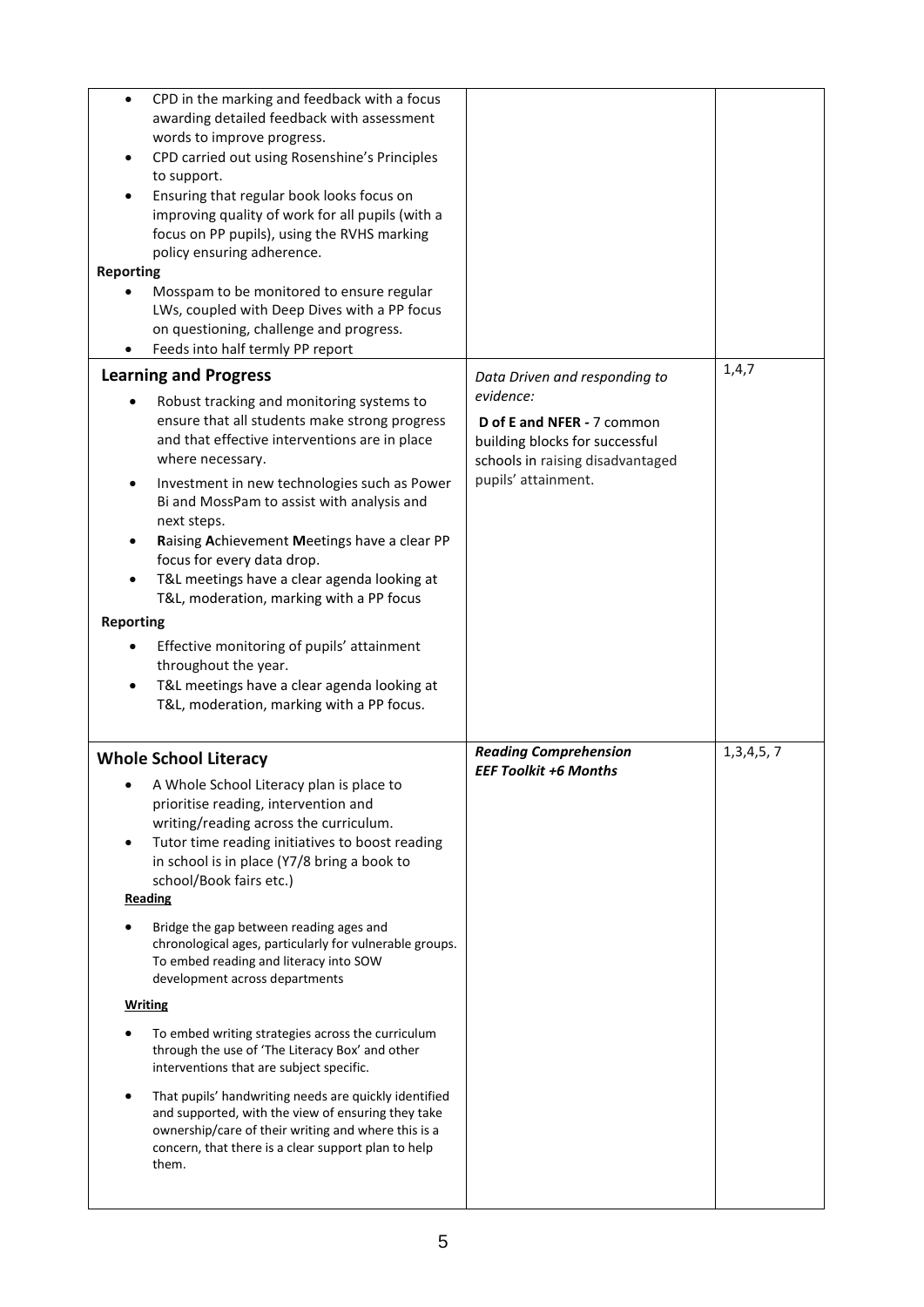| <b>Vocabularv</b>                                                                                                                                            |  |
|--------------------------------------------------------------------------------------------------------------------------------------------------------------|--|
| To ensure that pupils are using high quality language,<br>٠<br>aided by 'Read Like A' to develop understanding of<br>key language across the curriculum.     |  |
| To ensure that pupils are explicitly taught Tier 1.2 and<br>٠<br>3 vocabulary and that departments include this<br>explicitly in scheme of work development. |  |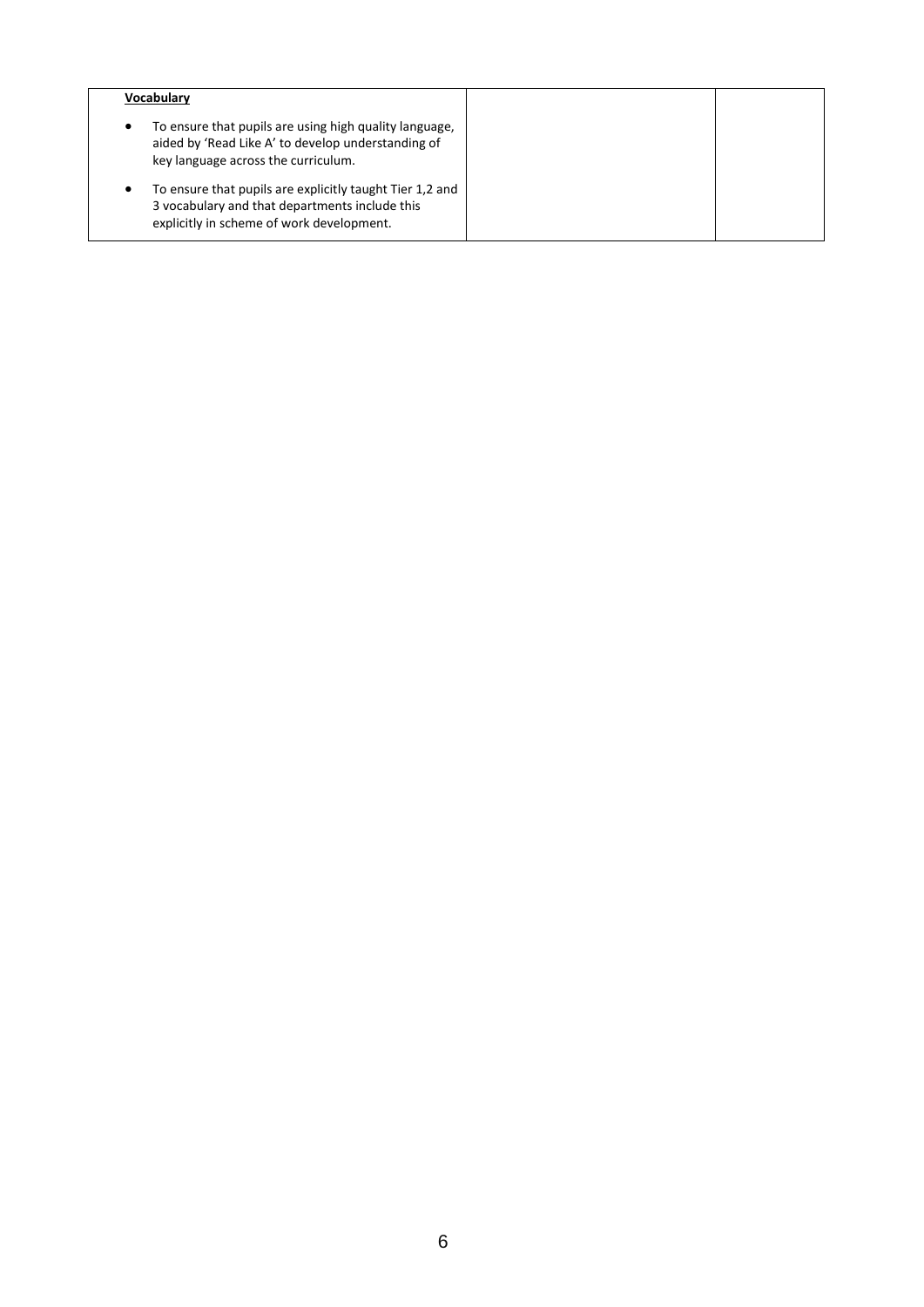# **Targeted academic support**

Budgeted cost: £ *£61,263 (recovery premium)*

| Activity                                                                                                                                                                                                                                                                                                                                                                                                                                                                                                                                                                                                                                                                                                                                                                                                                                                                                                                                                                                                                         | Evidence that supports this approach                                                                                                                                                                                                                                                                                                                                                                                                                                                                                                                                                                                            | Challenge<br>number(s)<br>addressed |
|----------------------------------------------------------------------------------------------------------------------------------------------------------------------------------------------------------------------------------------------------------------------------------------------------------------------------------------------------------------------------------------------------------------------------------------------------------------------------------------------------------------------------------------------------------------------------------------------------------------------------------------------------------------------------------------------------------------------------------------------------------------------------------------------------------------------------------------------------------------------------------------------------------------------------------------------------------------------------------------------------------------------------------|---------------------------------------------------------------------------------------------------------------------------------------------------------------------------------------------------------------------------------------------------------------------------------------------------------------------------------------------------------------------------------------------------------------------------------------------------------------------------------------------------------------------------------------------------------------------------------------------------------------------------------|-------------------------------------|
| <b>Tutor time Reading/Numeracy</b><br>Tutor time Reading/Numeracy intervention will be<br>in place, regularly reviewed, targeting pupils with<br>reading ages/numeracy skills lower than their<br>chronological expectations.<br>Focus on<br>73 pupils in wave 1 (whose CATs are<br>significantly lower than average) receiving<br>tutor time reading intervention in HT1<br>(58% of these are PP)<br>All students will have a post reading score<br>and an attendance to sessions mark to<br>gauge impact. This will be available in our<br>HT2 report.<br>99 pupils in wave 1 with CATS<br>Quantitative scores that are significantly<br>below average are undertaking numeracy<br>intervention sessions. This will be<br>reviewed after a 6-7 week period, with a<br>pre-test and post-test comparison test<br>indicating progress.<br>MathsWatch used to support numeracy in<br>$\bullet$<br>tutor intervention time.<br>Investment in Literacy<br>$\bullet$<br>Assessments/Literacy Planet to support<br>lower reading ages | Purposeful speaking and listening<br>activities support the development of<br>pupils' language capability and<br>provides a foundation for thinking<br>and communication. Purposeful<br>activities include:<br>Reading books aloud and<br>٠<br>discussing them.<br>Activities that extend pupils'<br>$\bullet$<br>expressive and receptive<br>vocabulary<br>Collaborative learning where<br>pupils can share their<br>thought processes<br>Structured questioning to<br>develop reading<br>comprehension<br>EEF, Toolkit-Improving Literacy (+6<br>months)<br><b>EEF Toolkit - Social and Emotional</b><br>Learning (+2 months) | 1, 3, 4, 5, 6                       |
| <b>Bespoke small group 1:1 Interventions</b><br>Effective intervention at all levels to ensure catch<br>up in place and gaps identified.<br>Tutor Trust, Core Specialist Intervention Teachers.                                                                                                                                                                                                                                                                                                                                                                                                                                                                                                                                                                                                                                                                                                                                                                                                                                  | EEF Toolkit - PP Interventions (+8<br>months)<br>EEF Toolkit - One to One Tuition (+5                                                                                                                                                                                                                                                                                                                                                                                                                                                                                                                                           | 1,4,5,6                             |
| Academic Mentors and LBMs used for staged<br>intervention.                                                                                                                                                                                                                                                                                                                                                                                                                                                                                                                                                                                                                                                                                                                                                                                                                                                                                                                                                                       | months)                                                                                                                                                                                                                                                                                                                                                                                                                                                                                                                                                                                                                         |                                     |
| Literacy/numeracy interventions across KS3 for low<br>attaining disadvantaged pupils<br>English, Maths and Science intervention at GCSE                                                                                                                                                                                                                                                                                                                                                                                                                                                                                                                                                                                                                                                                                                                                                                                                                                                                                          | Children who received tutoring from<br>Tutor Trust made three months'<br>additional progress compared to                                                                                                                                                                                                                                                                                                                                                                                                                                                                                                                        |                                     |
| 90 pupils (of which 75% are PP will be<br>completing a 15 week programme of<br>intervention.<br>A baseline will be carried out with a test at the end<br>to gauge progress.                                                                                                                                                                                                                                                                                                                                                                                                                                                                                                                                                                                                                                                                                                                                                                                                                                                      | children in control schools.- Tutor<br><b>Trust</b>                                                                                                                                                                                                                                                                                                                                                                                                                                                                                                                                                                             |                                     |
| Period 6 in place for all pupils to ensure catch up is<br>prioritised.                                                                                                                                                                                                                                                                                                                                                                                                                                                                                                                                                                                                                                                                                                                                                                                                                                                                                                                                                           |                                                                                                                                                                                                                                                                                                                                                                                                                                                                                                                                                                                                                                 |                                     |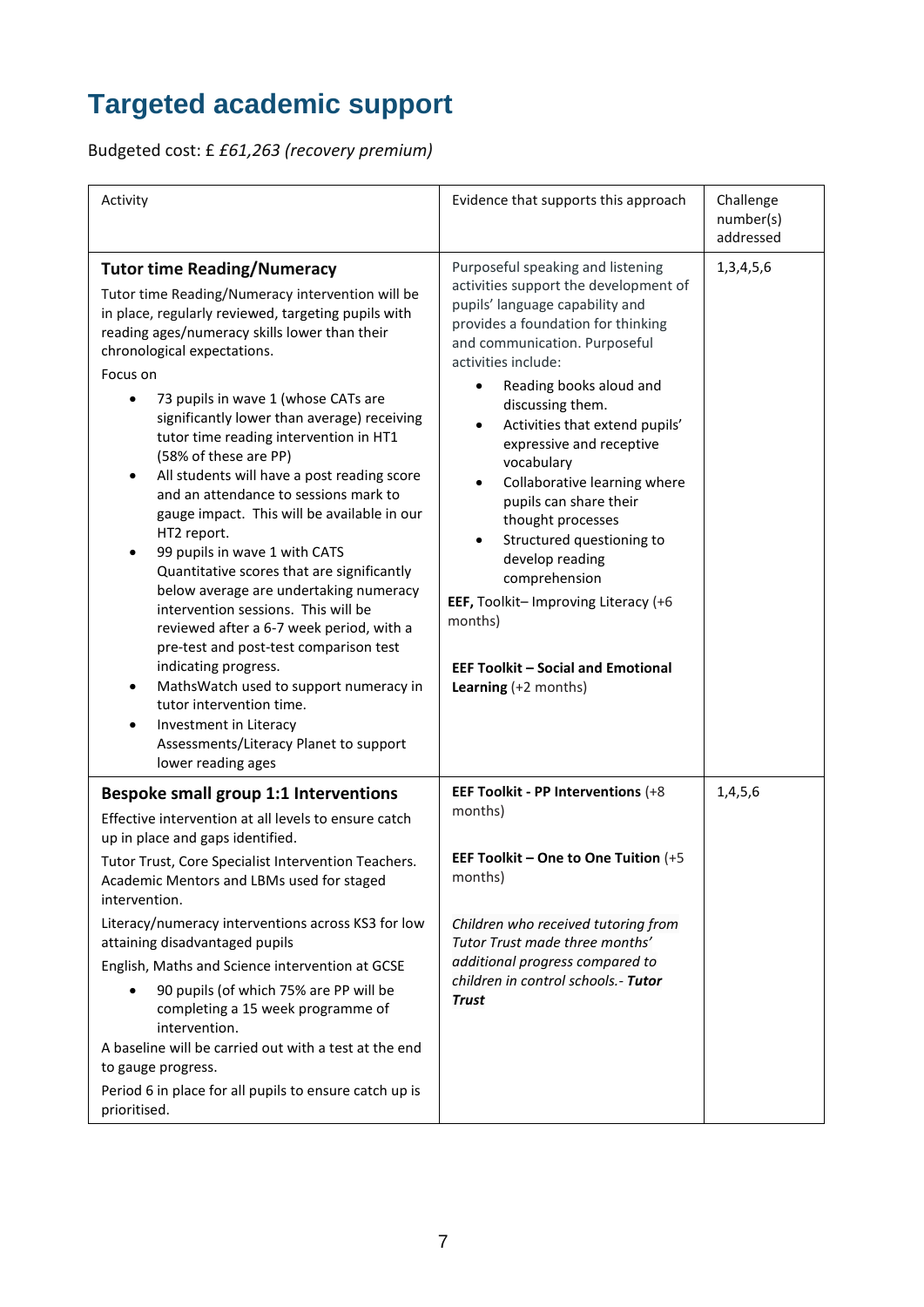# **Wider strategies**

Budgeted cost: £ *tbc*

| <b>Activity</b>                                                                                                                                                                                                                                                                                                                                                                                   | Evidence that supports this approach                                                                                                                                                                                                                                                                                      | <b>Challenge number(s)</b><br>addressed |
|---------------------------------------------------------------------------------------------------------------------------------------------------------------------------------------------------------------------------------------------------------------------------------------------------------------------------------------------------------------------------------------------------|---------------------------------------------------------------------------------------------------------------------------------------------------------------------------------------------------------------------------------------------------------------------------------------------------------------------------|-----------------------------------------|
| <b>Attendance</b><br>Implement effective measures to<br>more closely monitor and<br>improve the attendance of all<br>pupils, particularly disadvantaged<br>pupils.<br>Recruitment of<br>additional assistant<br>attendance officer<br>A comprehensive<br>support package of<br>pastoral interventions to<br>help ensure pupils are<br>supported in school.                                        | Evidence suggests that small improvements<br>in attendance can lead to meaningful<br>impacts for these outcomes.<br>Suggested Interventions Include:<br>Parental engagement workshops<br>Additional staff support<br>Peer tutoring<br><b>EEF Toolkit - Attendance</b><br>EEF Toolkit - Parental Engagement (+4<br>months) | 1, 2, 3, 4, 5                           |
| <b>Behaviour</b><br>Whole school behaviour policy<br>consistently implemented with<br>high standards and expectations of<br>all students.<br>Recognition and rewards policy<br>which acknowledges the hard<br>work and excellent conduct of<br>students.<br>Implementing effective measures<br>to reduce Suspensions and PEX for<br>all pupils, particularly PP in line<br>with national average. | EEF Toolkit - Parental Engagement (+4<br>months)<br>EEF Toolkit - Arts Participation (+3 months)<br>EEF Toolkit - Physical Activity (+1 months)                                                                                                                                                                           | 1, 2, 3, 4, 5                           |
| <b>Pastoral Care</b><br>Co-ordination of a staged,<br>personalised intervention<br>programme that supports pupils<br>that have a high degree of multi-<br>exceptionalities.<br>Learning Mentor Support.<br>$\bullet$<br>Referral(s) to external<br>$\bullet$<br>agencies.<br>Mentoring/academic support.<br>$\bullet$<br>Nurture Group for pupils                                                 | EEF Toolkit - Peer Mentoring (+4 months)<br><b>EEF Toolkit - mentoring (+5 months)</b><br><b>EEF Toolkit - Social and Emotional Learning</b><br>(+2 months)                                                                                                                                                               | 2,3,4                                   |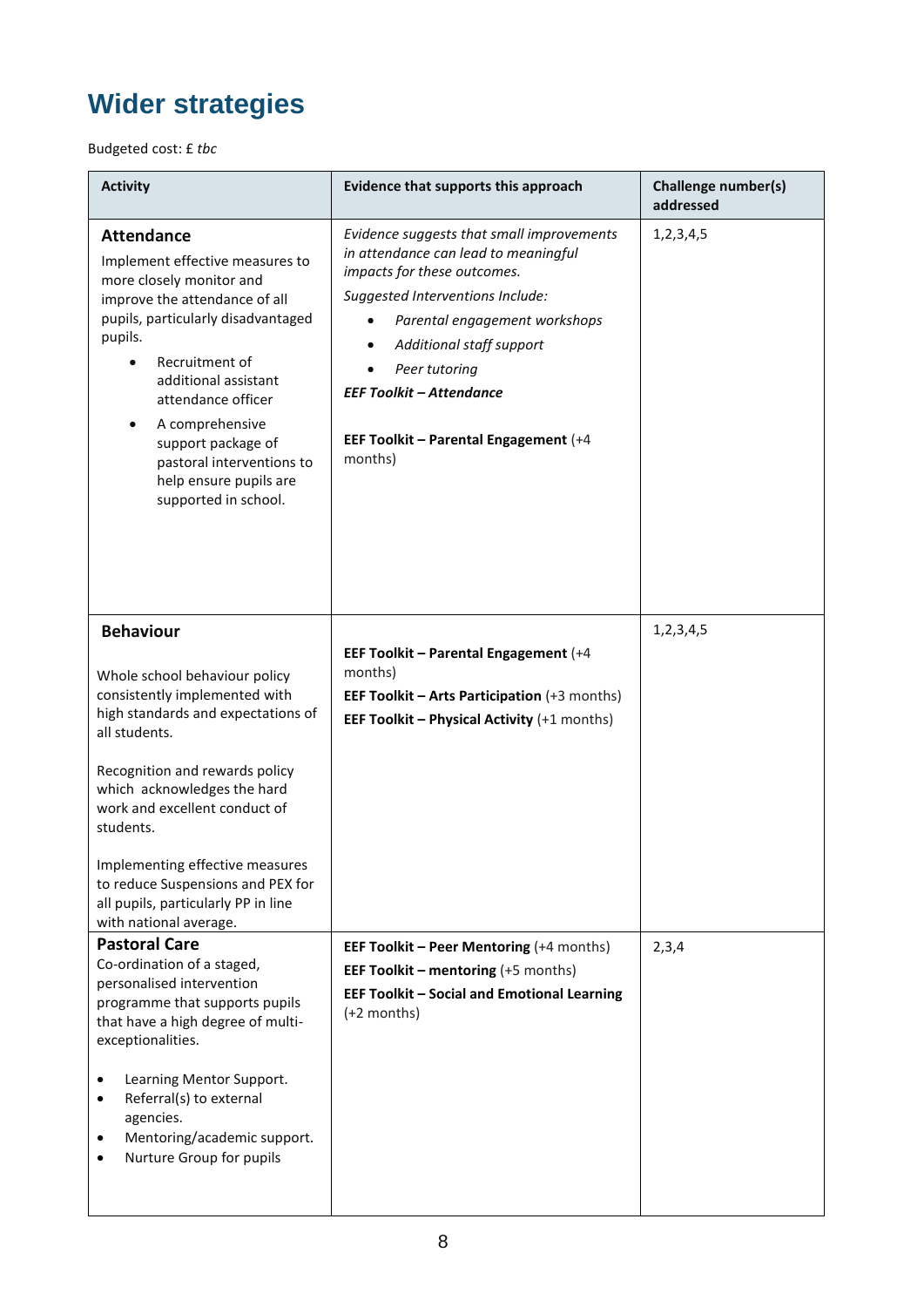| ٠ | 1:1 support from learning<br>mentors, pastoral support,<br>tutors<br>Additional staffing appointed<br>to increase to the focus on<br>student wellbeing. |     |
|---|---------------------------------------------------------------------------------------------------------------------------------------------------------|-----|
|   | <b>Department bidding process</b>                                                                                                                       | 1,7 |
|   | In order to ensure that                                                                                                                                 |     |
|   | departments are running more                                                                                                                            |     |
|   | personalised interventions to                                                                                                                           |     |
|   | support disadvantaged pupils,                                                                                                                           |     |
|   | £30,000 is available for them to bid                                                                                                                    |     |
|   | for specific projects that link to T+L,                                                                                                                 |     |
|   | wider strategies and targeted                                                                                                                           |     |
|   | academic support.                                                                                                                                       |     |

**Total budgeted cost: £** *[insert sum of 3 amounts stated above]*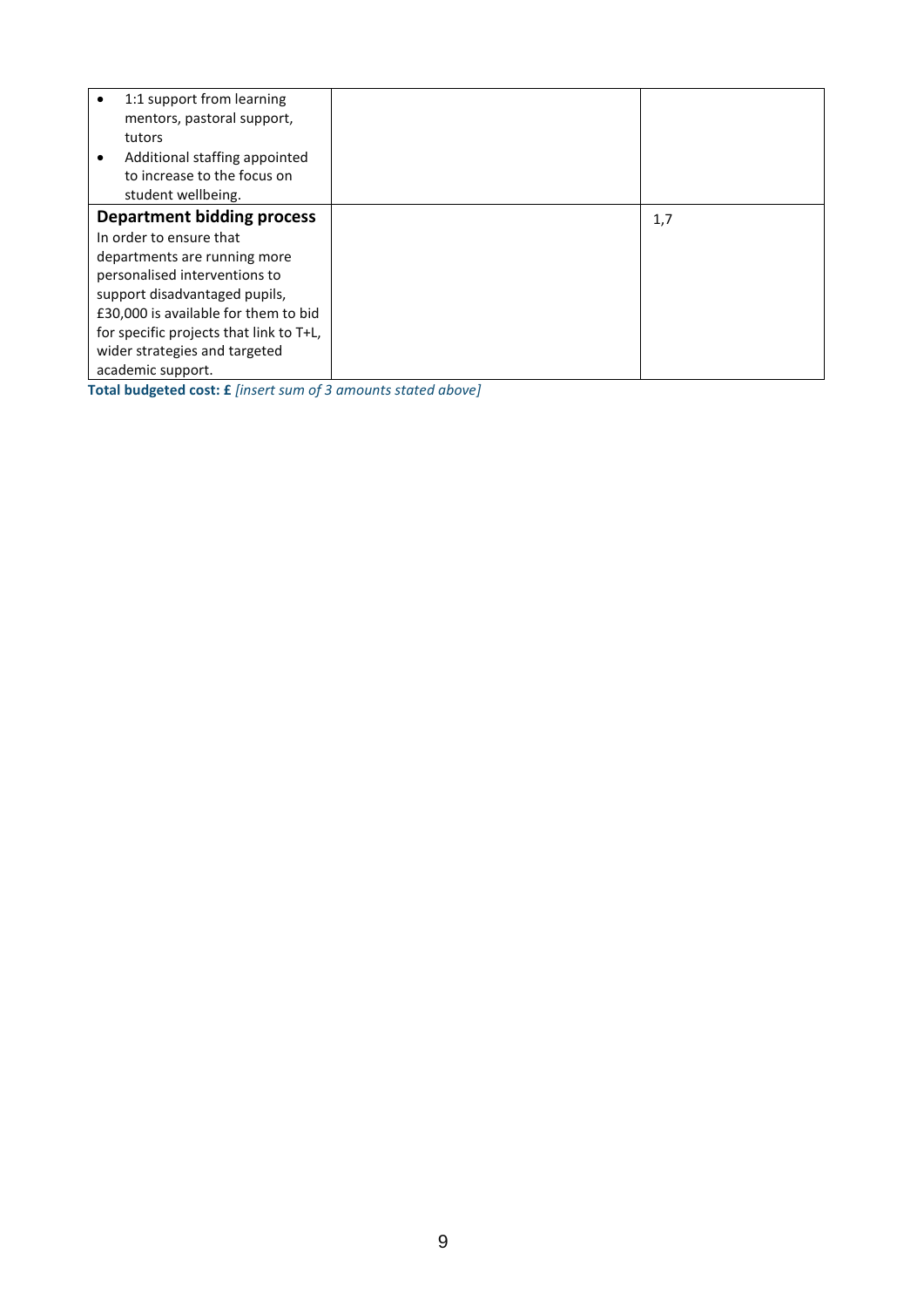## **Part B: Review of outcomes in the previous academic year**

#### **Pupil premium strategy outcomes**

This details the impact that our pupil premium activity had on pupils in the 2020 to 2021 academic year.

| <b>Desired Outcome A:</b>           | <b>Desired Outcome B:</b>             | <b>Desired Outcome C:</b>   |
|-------------------------------------|---------------------------------------|-----------------------------|
| Reduced progress and                | Attendance for Pupil                  | Improved engagement and     |
| Attainment gap between PP and non-  | Premium students will be in line with | Aspirations of PP students. |
| PP students following the impact of | the national                          |                             |
| Covid-19 on progress.               | average                               |                             |

#### **Desired Outcome A:**

**Reduced Progress and Attainment gap between PP and non-PP students following the impact of Covid-19 on children's education.**

Due to COVID-19, performance measures have not been published for 2021 outcomes and any comparison of outcomes and gaps to previous years has to be treated with great caution.. However, robust procedures were implemented for collecting and quality assuring GCSE grades, which were fully validated by all examination boards. .

There are significant gaps in PP vs NPP achievement across almost all curriculum areas and all key benchmarks, with the gap widening for Basics 4+ and Attainment 8. The widening gap, particularly in contrast to earlier data drops, can be attributed to differences in attendance during and post lockdown.

The school actively worked towards promoting engagement in lockdown, providing quality live lessons via Google Meet/Classroom, together with a blend of pre-recorded lessons via Screencastify and Mote. This ensured that the school was able to replicate the classroom in the best possible way. In addition, we implemented an effective Blended Learning policy, with hybrid learning in lessons, meaning that pupils at home were often educated in live lessons that were taking place in school. Due to the impact of these strategies overall engagement in remote learning was good.

The school has maintained relatively high Ebacc entry numbers, in comparison to schools with a similar context, however a significant gap remains for e-bacc standard and strong passes. E-Bacc entry and pass rates are further targeted for improvement through the appointment of a new MFL Head of Department and the introduction of Spanish to the curriculum.

Subject strengths were most notable in Languages, Health and Social, Art, Citizenship, Music, PE RE.

An engagement tracker was instantly set up during both lockdowns, which closely monitored the attendance *and engagement* of pupils during remote learning, together with a wellbeing survey analysing mental health concerns. Phone calls and home visits were conducted 'Covid safely' to ensure that full engagement was prioritised and we worked diligently with the local authority and external agencies. Virtual careers talks were held during the year and also parents' evenings were run remotely, with over 80% of Year 11 parents attending, much higher than pre-Covid attendance.

Staff received additional training to improve the quality of delivery/marking online – Screencastify / live lessons

Additional tutoring was employed to ensure that pupils with gaps were supported. In addition to this, an Academic Mentor was appointed via Teach First and used to assist in Science, working on evidence gathering for the TAGs process. Impact report available.

Technology support, 100+ laptops, wifi access was provided to many disadvantaged students to enable access to learning, alongside the distribution of FSM vouchers and food parcels to vulnerable families, all impacting on engagement in learning.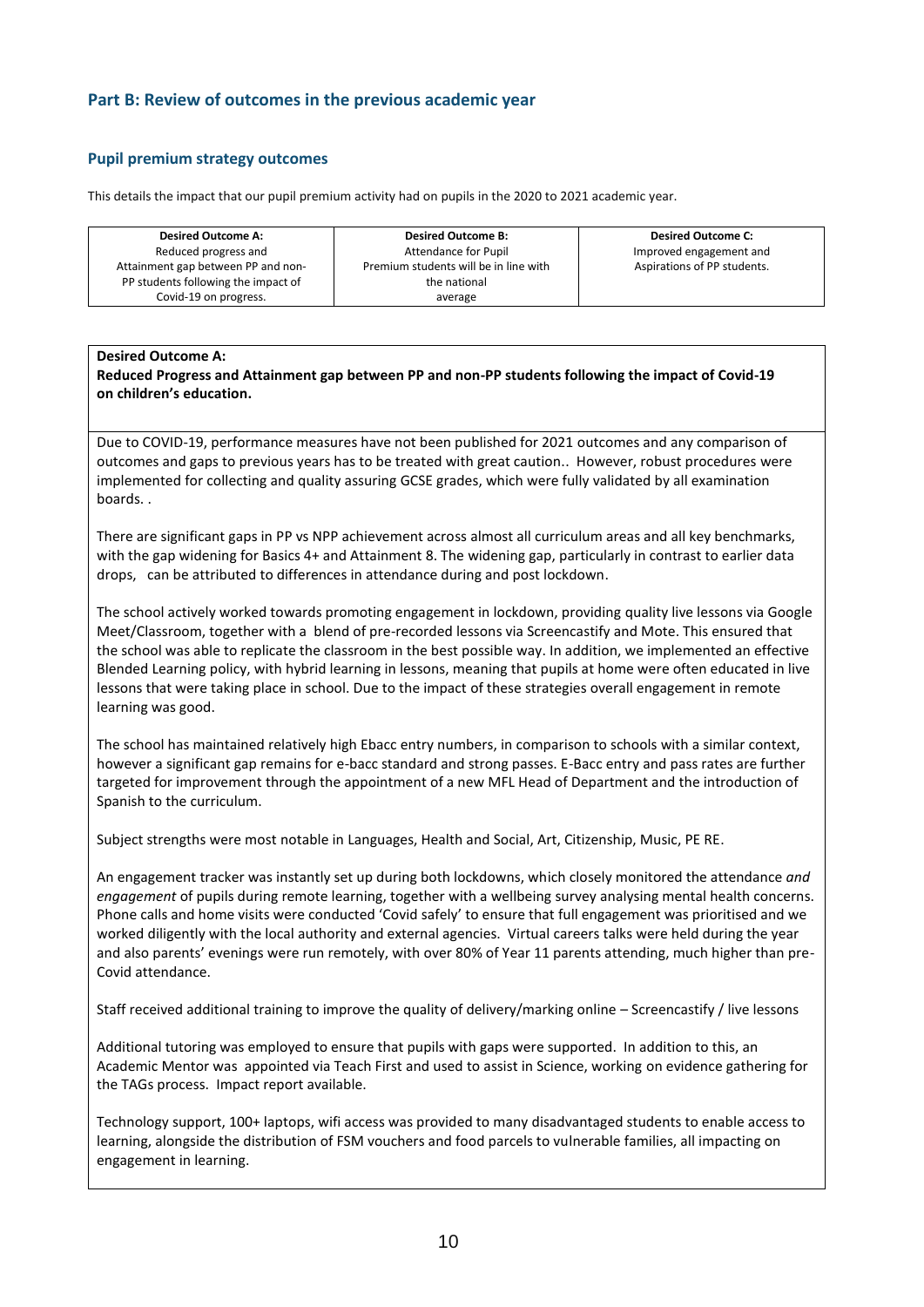An Ofsted remote visit in November 2020, acknowledged the quality of the schools Covid response.

#### **Desired Outcome B: Attendance for Pupil Premium students will be in line with the national average**

Due to the fact that attendance was significantly impacted by Covid 19, extensive efforts were put in place to ensure that the attendance of pupils (in school provision for SEND/key worker pupils) and also engagement at home were prioritised. Although attendance overall for 20-21 was understandably significantly lower than previous years (at 90.6%), it has remained either on or above the weekly attendance statistics published by the DFE. Given that Covid infection rates in the North West Region were amongst the highest in the country, this provides evidence of the success of our attendance strategies.

Attendance analysis by year group shows an increasing gap for PP students, in comparison to pre-Covid years. In KS3 the gap is approx. 5%, but increases to an alarming 15% at KS4. This is a huge priority issue for 21-22.

Strategies that have impacted positively on attendance and engagement include;

- Attendance and Engagement Tracker
- First day contact for non-engagement
- Holiday Activity Clubs
- Technology Support provision of laptops / wifi
- School Meal vouchers and food parcels
- Multi Agency PASS Meetings
- Continuation of Alternative Provision
- Breakfast rewards, badges, cinema rewards, sweets and vouchers
- Individual attendance plans for pupils with bespoke arrangements and interventions depending on need
- Increased form tutor involvement and responsibilities such as weekly attendance and punctuality tracking, collection of absence notes and return to school conversations for all pupils on return from an absence.
- Increase in the number of home visits, specifically for the more vulnerable and at risk pupils
- Re-instated fixed penalty notices for unauthorised absences
- Continued with the attendance panel meeting mornings.

#### **Desired Outcome C:**

**Improved engagement and Aspirations of PP students.**

| Action                                                                                                                                                  | Impact                                                                                                                       |
|---------------------------------------------------------------------------------------------------------------------------------------------------------|------------------------------------------------------------------------------------------------------------------------------|
| Ensure the proportion of students involved in trips,<br>events and extra-curricular activities reflects the<br>percentage of PP students in the school. | Cancelled due to COVID-19                                                                                                    |
| A new positive behaviour for learning approach<br>focussing on restorative practices and the<br>implementation of Class charts                          | The number of PP students receiving an FTE showed a<br>proportional rise compared to the number of overall<br>incidents (+8) |
| Including;<br>Respect campaign                                                                                                                          |                                                                                                                              |
| Pastoral provision map                                                                                                                                  |                                                                                                                              |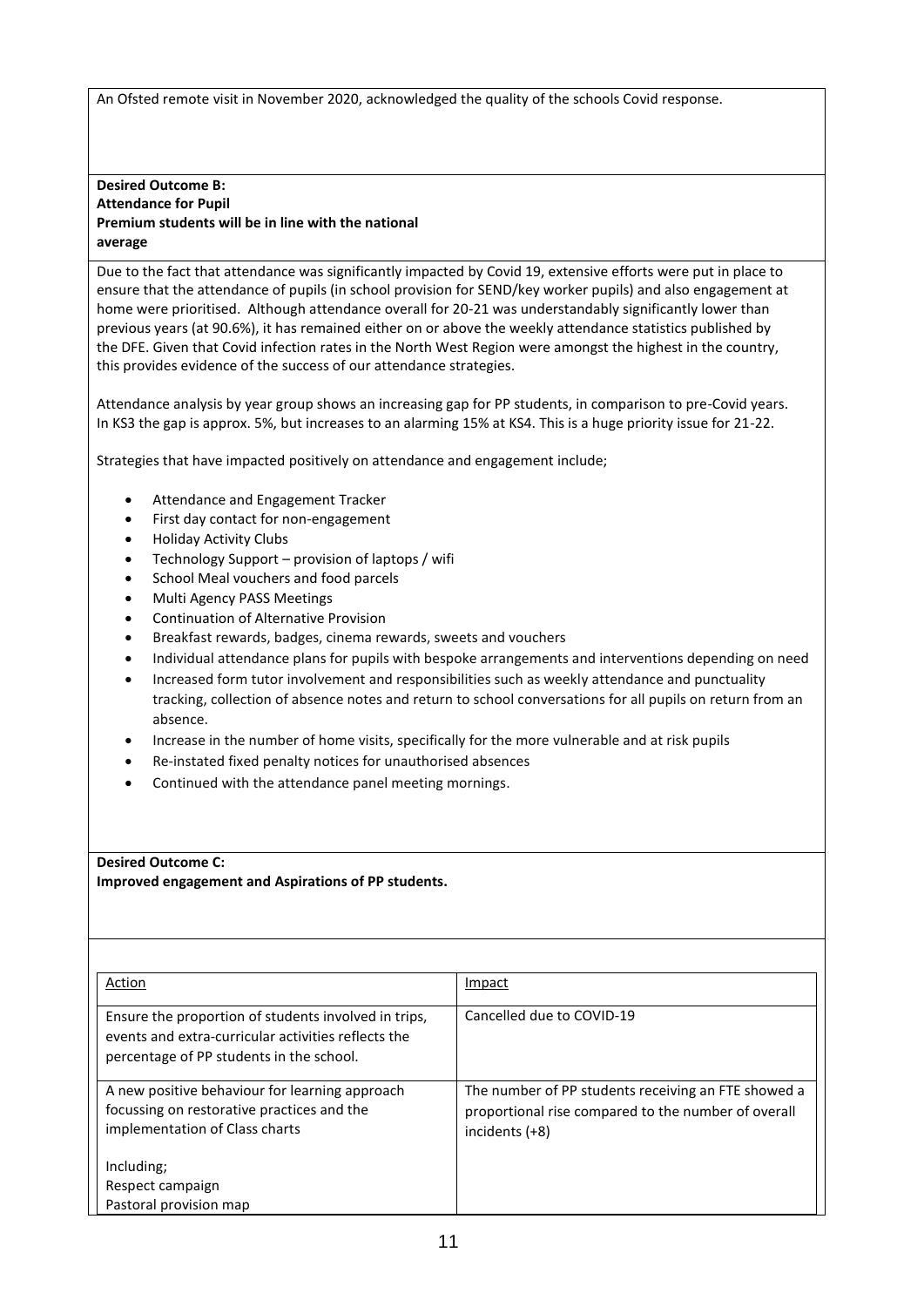| Trauma attachment<br>Positive lang                                                                                       |                                                                                                                                                                                                                                                                                        |
|--------------------------------------------------------------------------------------------------------------------------|----------------------------------------------------------------------------------------------------------------------------------------------------------------------------------------------------------------------------------------------------------------------------------------|
| To provide catering funding to ensure students will<br>not miss out on essential opportunities because of                | Pupils were supported to ensure they didn't need to<br>purchase additional materials.                                                                                                                                                                                                  |
| their background.                                                                                                        | Positive APS score of 5.44 in dept. - increase from<br>4.42 on the previous year.                                                                                                                                                                                                      |
| Music Peripatetic Teachers provide tuition for GCSE<br>students                                                          | 69% of PP pupils achieved On or Above their target<br>grade. 31% of PP pupils achieved above their Target<br>grade. With the funding targeted towards 30% of the<br>overall grade this funding gave a significant added<br>value to progress for KS3 and 4 PP pupils.                  |
|                                                                                                                          | APS of 5.49 higher than target range                                                                                                                                                                                                                                                   |
| CPD focus on quality of feedback                                                                                         | Due to Covid a full school QA process was not fully<br>completed.                                                                                                                                                                                                                      |
|                                                                                                                          | QA of online work and book looks show a real<br>improvement in the quality of teacher targets set for<br>further learning, along with pupil time in lessons to<br>respond.                                                                                                             |
|                                                                                                                          | Increased use of on-line software that incorporates<br>instant feedback eg. Seneca, math swatch etc.                                                                                                                                                                                   |
| Strengthen our alternative provision for our most<br>vulnerable students and those at risk of<br>FTE/Permanent exclusion | All 11 students on alternative provision completed<br>the year, with no permanent exclusions.                                                                                                                                                                                          |
|                                                                                                                          | Reduction in FTE's amongst pupils on AP                                                                                                                                                                                                                                                |
| Engage with the City in the Community Programme                                                                          | The main purpose of this programme was to engage<br>14 PP students through physical activity, reduce<br>overall behavioural points and incidents across core<br>subjects.                                                                                                              |
|                                                                                                                          | Approximately 52-90% positive improvement in<br>behaviour points.                                                                                                                                                                                                                      |
| Mentor Support - (Counsellors)                                                                                           | Students attended sessions regularly and expressed<br>they feel that sessions help them cope with the<br>effects of PTSD.                                                                                                                                                              |
|                                                                                                                          | Pupils, particularly those from vulnerable<br>backgrounds, are prioritised in the PASS meetings to<br>ensure their needs are met as a matter of priority.<br>Where initial mentors are not available, there is a<br>contingency in place with a network of Year<br>Team/tutor support. |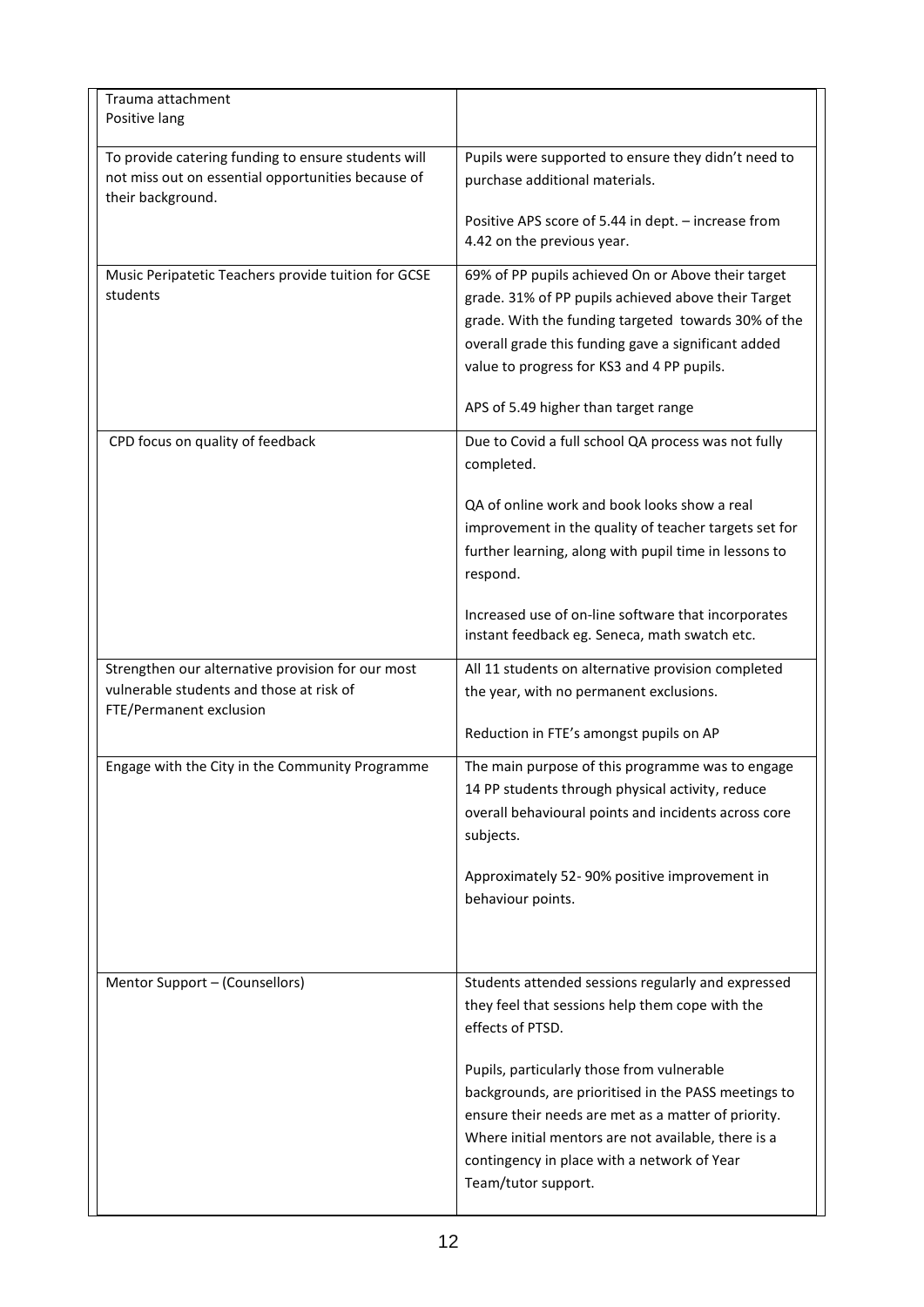| <b>Careers Advisory Service</b> | Gatsby Benchmark 8 - Personal Guidance Score 100% |
|---------------------------------|---------------------------------------------------|
|                                 | 89% received a 1 to 1 Careers Meeting             |
|                                 |                                                   |
|                                 |                                                   |
|                                 |                                                   |

## **Externally provided programmes**

*Please include the names of any non-DfE programmes that you purchased in the previous academic year. This will help the Department for Education identify which ones are popular in England*

| Programme                                  | Provider              |
|--------------------------------------------|-----------------------|
| Behaviour management/Aspirations programme | City in the Community |
| <b>Tutoring</b>                            | YIPIYAP               |
|                                            | Prince's Trust        |

## **Service pupil premium funding (optional)**

*For schools that receive this funding, you may wish to provide the following information:* 

| <b>Measure</b>                                                                    | <b>Details</b> |
|-----------------------------------------------------------------------------------|----------------|
| How did you spend your service pupil premium allocation last<br>academic year?    |                |
| What was the impact of that spending on service pupil premium<br>eligible pupils? |                |